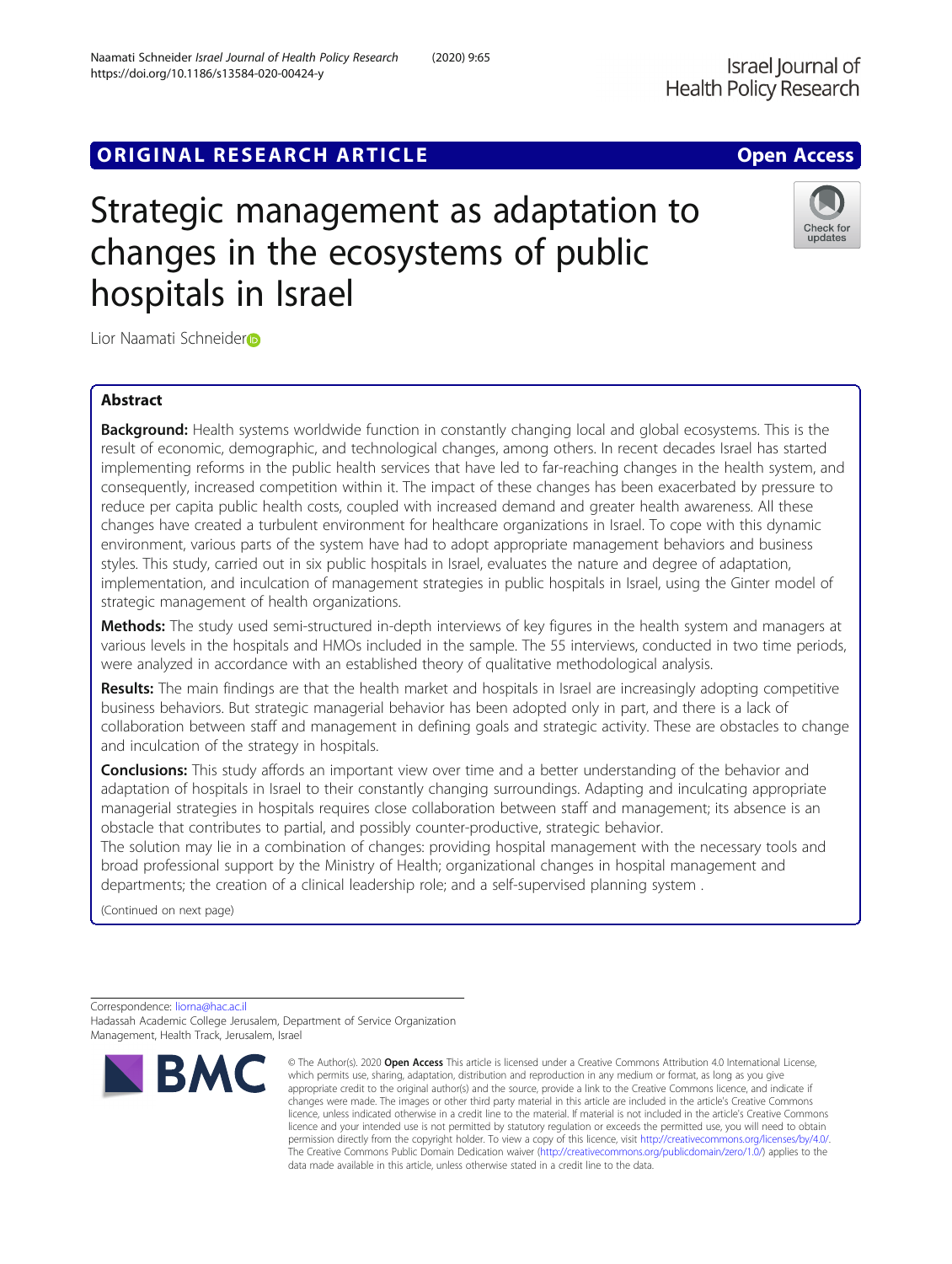#### (Continued from previous page)

Policy recommendations: These recommendations regarding training and the direction and organization of the change, coupled with systemic oversight of them by the Ministry of Health, will enable the system to become more efficient. They are particularly relevant today because the Covid-19 pandemic has exacerbated and highlighted Israeli public hospitals' financial and organizational problems. Hospitals that already faced many challenges have had to cope with an unfamiliar medical crisis and a reduction of elective medical activity, causing them various types of damage, especially in term of economic stability.

The hospitals' fragile situation must become a top government priority because it can no longer be ignored. To achieve a strong healthcare system with stable hospitals, able to respond both to everyday challenges and to crises like the current pandemic, policymakers must provide financial and organizational support alongside managerial training, while maintaining an overall systemic plan.

Keywords: Hospital management, Health system management, Strategic health management, Health system in Israel

### Background

Health systems worldwide function in turbulent and ever-changing local and global ecosystems. This complex environment contains a multitude of factors—demographic, economic, political, and legislative—as well as technological developments, changes in lifestyle, and social influences [[1](#page-9-0)]. Health organizations must also contend with a rich ecosystem of many stakeholders, such as policy makers who grant legitimacy, funders, the public, competitors, employees, and managers.

The constant changes in these determinants in recent decades have created complex ecosystems with changing needs, exacerbated by the added pressure to reduce public expenditure on health [\[2](#page-9-0)–[4\]](#page-9-0). This local and global ecosystem creates a dynamic, unstable, and competitive environment that affects the provision and management of health services [\[5](#page-9-0)].

In addition, all countries must balance the right to health with the extent of involvement it requires. Moreover, making equality a priority requires oversight and regulation [[6\]](#page-9-0), raising many administrative and financial problems for health organizations in a competitive, regulated financial market: They must walk a tightrope between financial business autonomy and close regulatory oversight [[7\]](#page-9-0).

This study evaluates the nature and degree of adaptation, implementation, and inculcation of management strategies in public hospitals in Israel.

#### The local ecosystem—the health system in Israel

In considering the factors that make up the ecosystems that affect the Israeli health system, one must take into account not only the global changes in recent decades but also the structure of the local health system: Because of its brief but complex history, it is a patchwork of diverse bodies with complex relations among them and various types of ownership. Every Israeli citizen is entitled to health coverage by one of four nonprofit HMOs that compete with each other. The HMOs use various

payment systems to purchase hospitalization services from the hospitals. The distribution of hospital beds, in terms of ownership, location, and main costs—such as purchase of expensive equipment—is arranged and overseen by the Ministry of Health [[5,](#page-9-0) [7](#page-9-0)]. The public system comprises hospitals with various types of owners—including nonprofit organizations, HMOs, and the Ministry of Health—and competes with a private system [\[7\]](#page-9-0). This pluralism generates unique organizational problems. An example is the multiplicity of roles of the Ministry of Health: The legislator is also the owner and regulator of some of the hospitals [[8\]](#page-9-0). Another example includes the changes and reforms of the public health services, whose crowning achievement was legislation of the National Health Insurance Law, 1995, which was to have led to a reorganization of the Ministry of Health and its involvement in the direct operation of health organizations. This reform, implemented only in part, led to far-reaching changes in the health system whose ramifications were manifested in the behavior of the health organizations [[9,](#page-9-0) [10\]](#page-9-0).

For the hospitals, the ramifications were indirect but significant from the outset. The new financial arrangements, capitation arrangements, updating of fees, and competition among the HMOs generated pressure on the hospitals and a decline in the HMOs' use of their services. This generated an acute need for the hospitals to develop new services and compete with each other [\[5](#page-9-0)].

This need, in turn, is forcing them and their managers to adopt business-oriented modes of behavior, so as to adapt continuously to changing market conditions, stiff competition, and conditions of uncertainty [[2](#page-9-0), [3,](#page-9-0) [11](#page-9-0)], and creeping corporatization has intensified in the hospitals, forcing them to operate in accordance with a business plan [[12](#page-9-0)].

To survive, public hospitals must balance their books and generate income beyond their usual funding. Among the creative business solutions has been the establishment of research funds associated with the hospitals. Under a 2002 law, they function as legally separate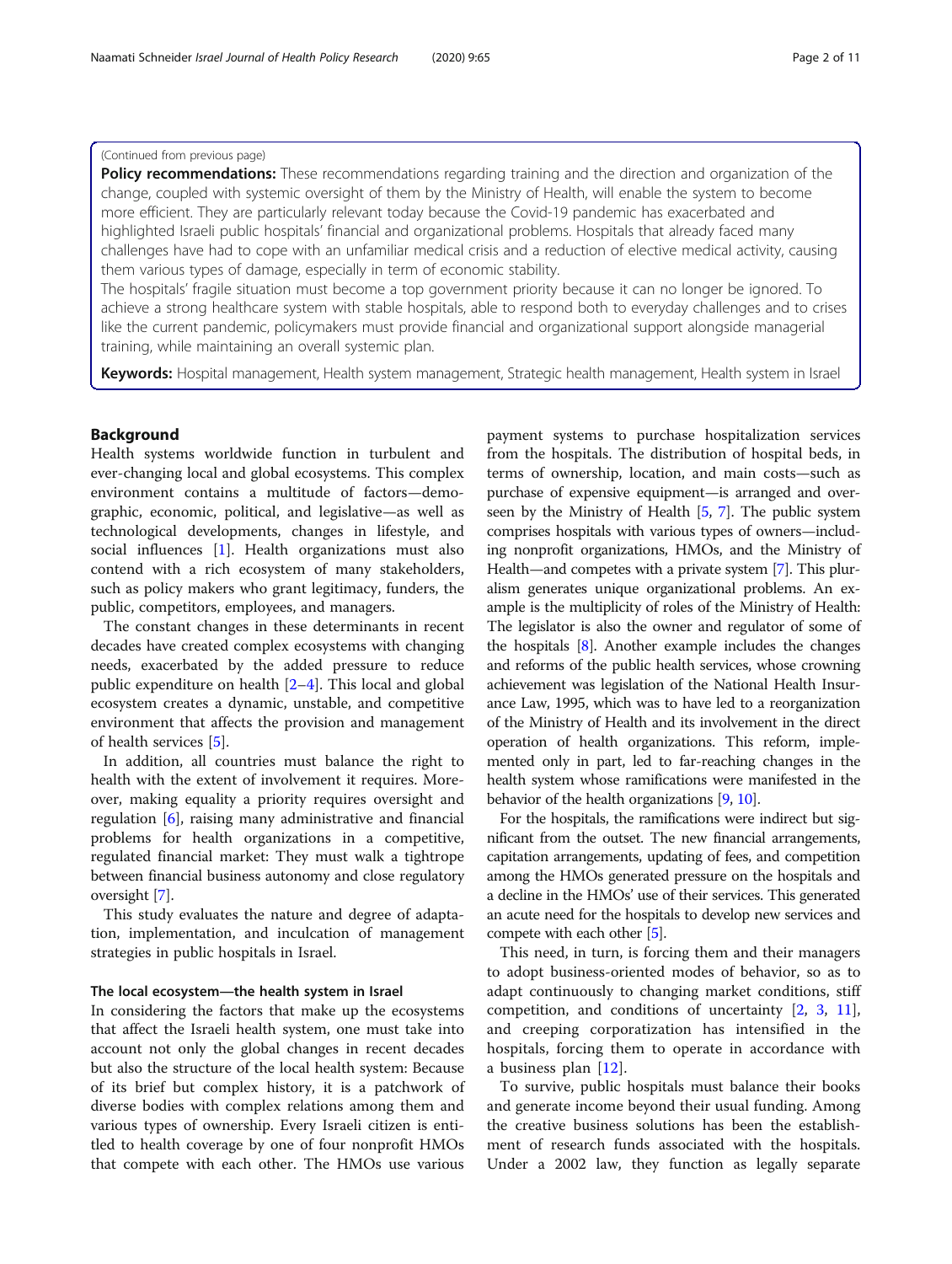entities and make possible activity outside regular work hours, research, employment, medical tourism, and other revenue-generating business activity [[5,](#page-9-0) [7](#page-9-0)]. The funds provide administrative autonomy and flexibility in the use of resources and employment. They are subject to regulation, but they enjoy broader freedom of activity than do the hospitals. Today, about one-third of all the government hospitals' activity is conducted through these funds, which act as separate economic units (apart from 20% overhead paid to the hospitals). They contribute substantially to shortening the wait for hospitalization and surgery, employment of senior doctors, and medical tourism as well as to the hospitals' positioning, reputation, construction of added value, attractiveness, and financial stability. How the funds are managed varies from hospital to hospital and leads to far-reaching differences in the hospitals' turnover, in accordance with their size, geographic location, and services provided. (Whereas, for example, in 2018 Sheba Hospital reported a turnover of NIS 965.3 million, that year Poriya Hospital reported NIS 52.2 million) [[13](#page-9-0)]. The corporations, the introduction of private services in some of the public hospitals (Sharap), and the broad range of commercial services provided in conjunction with the hospitals constitute hybrid business and organizational solutions in which there is a blurring of the boundaries between the types of organizations and their aims [\[7\]](#page-9-0).

This behavior was addressed in the State Comptroller's Reports of 2008 and 2015, which pointed out that to some extent creeping corporatization was manifested in the activity of health corporations and public hospitals. Such hybrid organizations and such behavior generate a problematic, inherent lack of global oversight of budgets and management [\[14](#page-9-0)].

The changes in the overall environment of hospitals are lasting, and they require hospitals to change extensively and permanently. Recent years have seen a continuing crisis caused by the unequal encounter between the health system's ability to provide high-level health services and the state's limited ability to fund these services for the entire population. Many factors—the global ecosystem, the changes in the local ecosystem described above, budgetary constraints, a substantial increase in the use of medical services, new financial arrangements with the HBOs and hospitals, updating of fees, competition by the HMOs, and the development of private supplementary insurance policies—have all combined to undermine the sought-after financial stability and generate a chain reaction of limiting the use of hospital services by the HMOs while creating great competition among the hospitals. This has resulted in continuous financial pressure, great work pressure, and great uncertainty for the hospitals [\[5\]](#page-9-0). Having to function with budgetary shortfalls is driving an increase in the business behavior of hospitals and a blurring of boundaries between being regulated public organizations and organizations acting in an autonomous business manner with the aim of trying to survive or at least achieve financial stability [[7](#page-9-0)].

All the above factors make it difficult for the health system to provide quality health care for all the state's citizens, thus threatening the collapse of Israel's public health system [\[15\]](#page-9-0). To cope with this situation, changes have been made in the structure of payments to the hospitals for their services, in the mutual relations between various stakeholders in the health system [[16\]](#page-10-0), and in the positioning and differentiation strategy of hospitals in relation to their competitors [[17\]](#page-10-0). The result is that hospitals are becoming more independent and must become more competitive [[18\]](#page-10-0).

In many respects, the health services, and especially hospitals, act in a manner very similar to that of business organizations [[19](#page-10-0)], even though they are not independent entities and are required to provide service for all regardless of profitability considerations. However, despite the public hospitals' resemblance to business organizations, there are many differences: in hospitals' ability to make decisions independently, in their limited financial behavior because of their limited income, and in the externally determined limitations on contracts and staff positions. There are also organizational differences, such as financial and managerial independence of the organization's units—the clinical departments, for example [[4,](#page-9-0) [20](#page-10-0)]. Nevertheless, the comparison between hospitals and purely business organizations, despite its inherent problems, is necessary for the hospitals' survival [[21](#page-10-0)], although, while analyzing their adaptation to the changing ecosystems, we must recognize that making such a shift—including changes in the approach and in the manner of providing services, as well as changes in management of the human capital, with an emphasis on the degree of profitability and utility as core goals—involves a complex and difficult process of organizational change [\[22\]](#page-10-0).

Many studies have addressed the complexity of medical–managerial relations in health organizations, particularly in hospitals [[23,](#page-10-0) [24\]](#page-10-0) which makes organizational change and adaptation to change more difficult and charged. The difficulties include the inherent conflicts of interest and power relations within the organization [[25\]](#page-10-0). Whereas hospital managers must address the financial aspects and adopt a global view of the organization, the doctors are concerned with treating patients and are supposed to ignore considerations of cost and benefit. This conflict [\[26](#page-10-0)] is combined with the inherent managerial tensions related to work conditions, wage agreements, and promotion [[26\]](#page-10-0). In Israeli hospitals most of the managers are doctors by profession, but they are not currently treating patients. Department heads, however, are senior doctors and must be physicians and managers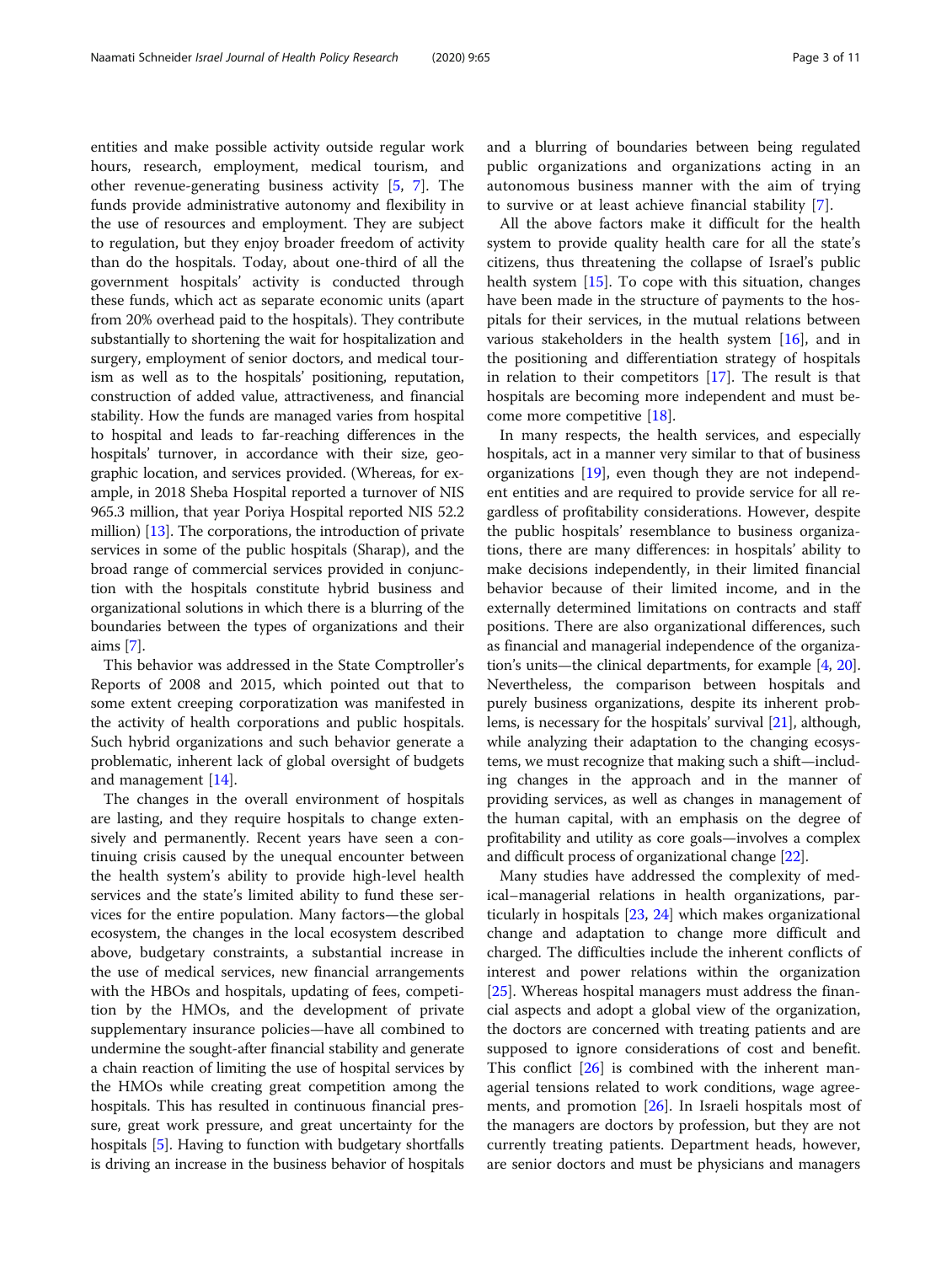simultaneously [\[26](#page-10-0)]. The departments are organizational units in which the in-house treatment of patients takes place. The department heads fulfill their managerial role—for example, obtaining equipment and human resources—in addition to treating patients and being responsible for the department and treatment in it. The departments are not managed as closed financial units, though often their activity is measured by their degree of profitability [\[27](#page-10-0)], and their heads do not have full autonomy in decision making. In some cases departmental budgets have been implemented but do not include personnel costs. The degree of autonomy in managerial and financial decisions, including those regarding the departmental budget, varies from one hospital to another in Israel and this, too, constitutes grounds for tension in the doctor–manager relationship [[7](#page-9-0)].

In Israel this conflict combines with strained work relations resulting from labor disputes and a lack of trust and transparency vis-à-vis the Ministry of Finance and even vis-à-vis senior doctors of health organizations and hospitals. This complexity of relationships is another difference between purely business organizations and health organizations and increases the difficulty of inculcating change and adaptation to a dynamic reality. It is particularly important in hospitals that must adapt very rapidly to reduce the negative effects on the services provided.

These changes require adaptation at all levels of the organization and in the managerial and therapeutic staff [[21\]](#page-10-0). Two levels of obstacles hamper the inculcation of change: the external context (the array of factors in the environment, under-budgeting, and a problematic distribution of resources) and the internal context (the array of forces within the organization, the power relations and tensions at the various levels of management, the doctor–manager relationship, the organizational culture, problems in the organization's structure, and the granting of managerial and budgetary authority to the doctors who head the departments).

The premise is that to succeed in today's market, hospitals must adopt a managerial approach and invest in strategic planning to overcome the obstacles in their institutional and operational structure, described in this section, and to achieve financial and managerial efficiency.

#### A model of strategic management

In this study, the analysis of the strategic behavior of hospitals is based on Ginter's model [[19\]](#page-10-0) of strategic management in health organizations. According to this model, strategic management includes three stages: strategic thinking, strategic planning, and strategic momentum.

All levels of the organization, and not just the management, must pass through all three stages. This generates a critical structured process at every level, in which

decisions are made in a manner that is suited to the changes and the adaptation to them. The processes are continuous, flowing back and forth in many ways between the stages, but are led from above and require adaptation at every level of the hospital [[19\]](#page-10-0).

The initial stage involves an analysis of the external changes and recognition of the organization's need to change so as to adapt to the external changes in an optimal manner. This stage requires a broad view of the conditions of the environment  $[1]$  $[1]$ , involving observation and review of the past and the present and creation of a window that looks to the future. It requires a holistic view of the surrounding situation (both internal and external) and of the changes, as well as an analysis of the ramifications of these changes. In many senses, strategic thinking requires elements of leadership, a collection of characteristics and actions, and not only status and position in the organization [\[28,](#page-10-0) [29\]](#page-10-0).

In the second stage, strategic thinking is translated into a plan of action, a sequence of steps the organization must take in order to implement its mission and vision and achieve its goals [[19,](#page-10-0) [21\]](#page-10-0). This stage involves data collection and analysis, brainstorming, group thinking, establishment of emphases and organizational goals, organizational focus on decision-making processes, and construction and documentation of action plans, from the general to the particular, in various time frames. The product of this stage is an effective action plan consisting of goals and details of how each unit in the organization will contribute to the strategy, distribution of roles and tasks with a time table, and resources for carrying out the tasks [[19](#page-10-0)]. It is essential that this stage be carried out by many staff members or a large number of key staffers with different perspectives to ensure creative and critical thinking regarding solutions [[30\]](#page-10-0).

This stage is crucial for carrying out the plans of the preceding stage. By attempting to coordinate the organization's internal state (including culture, structure, resources, and services) with its external environment (political, regulatory, economic, technological, social, and competitive forces), this stage ensures continued implementation of the strategic plan and includes a continuous process of evaluation of the environment and the organization. This stage is part of the inculcation of strategic thinking in the organizational culture and philosophy, and as such it is directed at both managers and staff. It is a continuous learning process in which the changes are inculcated in accordance with the preceding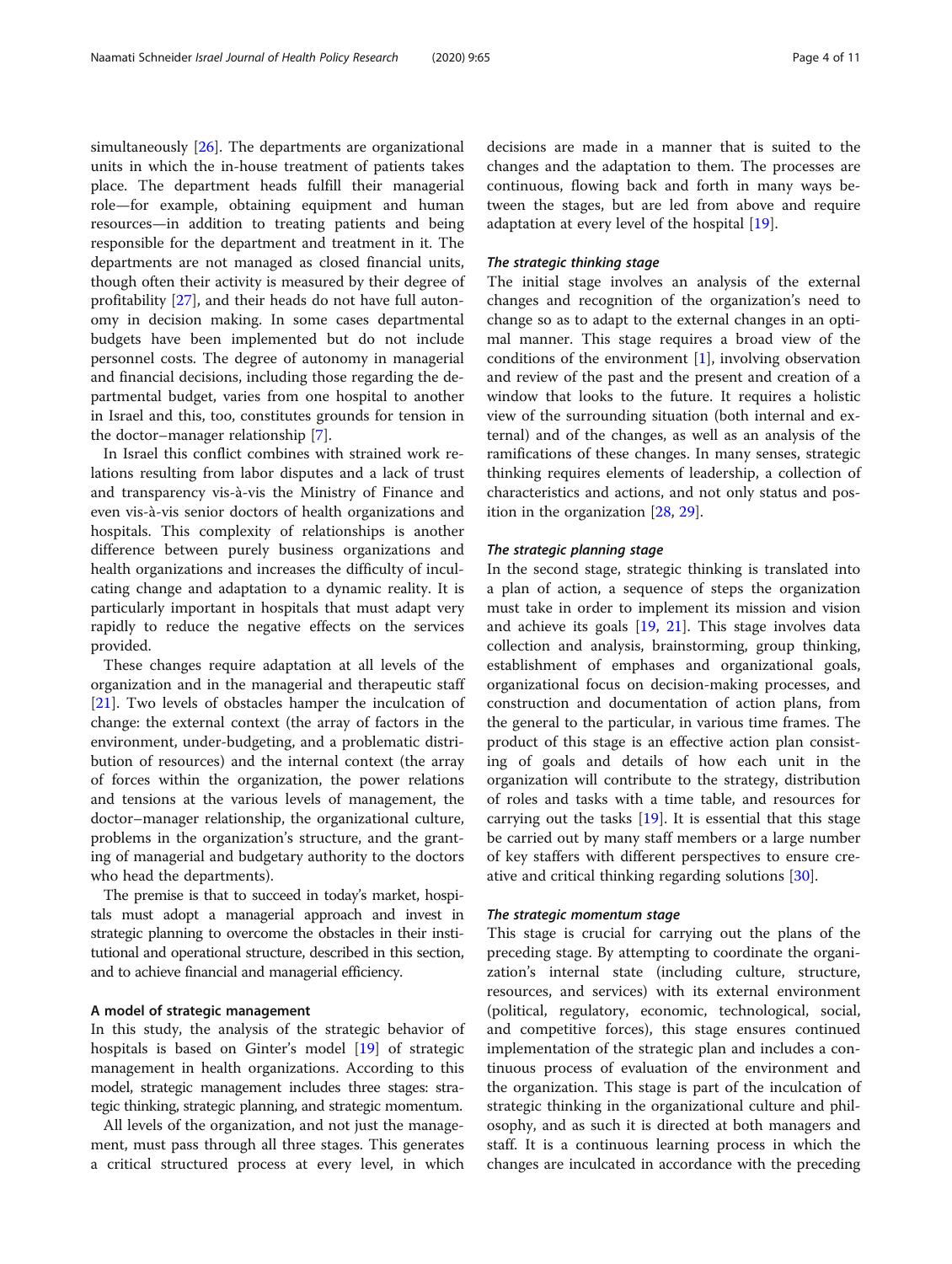stages of thinking and planning. Those changes and their degree of success, after being evaluated on the basis of data, are abandoned or continue to be developed. At this stage it is very important to commit all levels of management and staff to the organization's strategic goals, mission, and vision, while adapting permanent and defined advance planning to changing market conditions, which require constant flexibility and creativity [\[19](#page-10-0)].

In implementing the three stages of strategic management, the organization must emphasize balancing efficiency with the usual work routines and adaptation to frequent changes [\[19](#page-10-0)]. In such a dynamic and changing environment, it is difficult to develop a continuous competitive advantage  $(19, 31)$  $(19, 31)$  $(19, 31)$ . However, use of strategic management can be advantageous in positioning and competing amid changing conditions. As part of strategic management, it is important also to change the organization's internal environment as changes occur in the external environment. Such internal changes are accomplished by developing an internal policy that espouses change, the establishment of communication, and the organizational culture, and by empowering the people who adopt the changes [\[21\]](#page-10-0).

The current study uses Ginter's model [[19\]](#page-10-0) to evaluate the degree of strategic planning in Israeli public hospitals and how and to what extent the managers and the doctors have coped with the transformation of their organizations into business-oriented entities.

#### Methods

This study used a qualitative analysis based on grounded theory [\[32](#page-10-0), [33\]](#page-10-0). This method was selected because the strategic changes in the hospitals were implemented in a complex situation subject to many environmental influences, which, for the most part, were mediated by individuals within the hospital. Therefore, knowledge of their character and worldview are crucial to understanding the processes of change and how they were led. In the attempt to understand fully how hospital managers and employees coped, they were given an opportunity to express their experience in personal terms that cannot be quantified and can be analyzed only qualitatively.

#### Participants

Fifty-five interviews were conducted with key figures and senior staff of hospitals, HMOs, the Ministry of Health, and the Ministry of Finance. Six of the large hospitals in Israel were selected for the study on the basis of their size, location, number of beds, and ownership. Several levels of hospital management were studied: the top managers and their assistant managers, the marketing managers, the public relations officer, and heads of the cardiac surgery, gynecology and obstetrics, and children's departments. These types of departments were selected because they have relatively broad strategic activity.

In addition, the directors of clinics and districts of the HMOs (some of whom also held positions in hospitals) and senior managers in the Ministry of Health were interviewed as part of the mapping of views and attitudes toward general strategic topics.

Several interviews with senior doctors and policy makers in the health system, conducted in the media between 2012 and 2019, were included in the data. Also, various hospital documents were used, including hospital bulletins, statistical information about the hospital, and hospital marketing brochures, as well as reports in the media and on official hospital websites. All these served as background for the interviews and the analysis.

#### Conduct of the study

The participants signed a consent form before the beginning of the interview, following assurance that both they and their institution would remain anonymous and with the understanding that they could stop the interview at any point. The interviews were recorded with the interviewees' permission and transcribed close to the time of the interview, in accordance with transcription rules.

#### The interviews

The data were gathered by means of in-depth, semistructured interviews that were conducted in the participant's workplace. Such interviews are characterized by flexibility in the interview structure, many open questions, and encouragement of the interviewee to tell his or her story. The interviews were conducted in two time periods—between 2010 and 2013, as part of a study on the topic, and between 2018 and 2020, to enable the examination of changes in perceptions and actions over time.

A page of general questions was prepared in advance. It was not shown to the interviewee but constituted the basis for a conversation with the interviewee. First, we examined the interviewees' perspective on the changes in the behavior of hospitals and the health system in general in recent years as a consequence of the reform of the health system and the National Health Law. Then the interviewees were asked to relate to changes their hospital had undergone in light of the reform of the health market. The conversations focused on topics relevant to the study: long-term strategy, how it was conducted, the impact of budgeting changes on the management of hospitals, their marketing activities, and competition between them.

The data gathered underwent a thematic analysis that generated initial categories. This was followed by a search for main topics and themes and an analysis of them. At a later stage, observation and mapping of the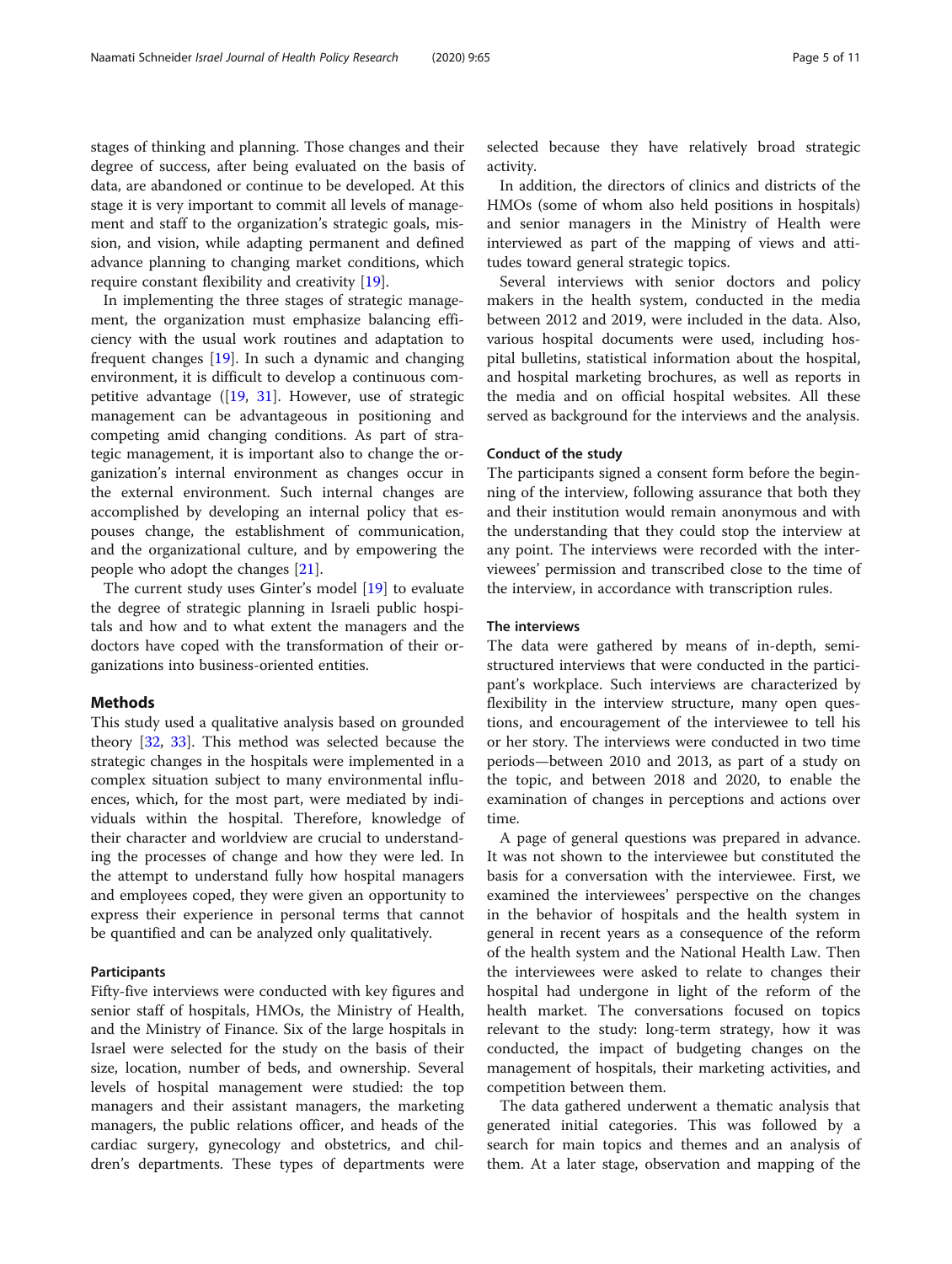array of themes, sets of relations, and connections between various levels of the existing topics enabled the researcher to define a map of concepts and connections that creates a more comprehensive picture of the data gathered [\[32](#page-10-0)–[34\]](#page-10-0).

#### **Results**

The full qualitative thematic analysis of the interviews is not presented here, because the full findings go beyond the scope of this article.

This section focuses on the parts of the interviews that are relevant to the substantial changes with which Israeli hospitals have had to contend in the last two decades. The aim is to examine the hospitals' strategic management following the opening of the health services market to competition and the hospitals' behavior as business entities.

Analysis of the data reveals agreement regarding competition: All the participants mentioned that there is great competition between the hospitals in a given region as well as competition between hospitals in different parts of the country.

 $[...]$  a very competitive market  $[...]$  [the competitors] are all of them, all of them, all the leading hospitals in the country  $[\dots]$ .

 $[...]$  It's us against [name of hospital]  $[...]$ ; there is competition between us and [name of hospital]; there is competition in all aspects.

From the analysis of the attitude toward transforming the hospital into a business organization it appears that most of the interviewees saw this characteristic as a dominant factor that influenced the hospital's behavior, both on the medical and academic levels and on the financial level.

… The hospital became a financial system that needs to work according to rules of the financial system, and this is the most significant change resulting from the reform.

Hospitals today are managed, actually, as corporations, even though they are not corporations.

There is agreement that the main defined purpose of each hospital, as in for-profit businesses, is to turn a profit or at least to break even.

The business agenda, which people at the top continue to set, is that the hospital's interests must be financially balanced and successful.

Nevertheless, several topics arose that pointed to the inherent dissonance in the linkage of business agendas and strategies with medicine in the hospitals and the health systems in general. Among the interviewees there was no clear support for the supremacy of finances; sometimes, for reasons of prestige, they preferred popularity and high volume of activity over profitability.

Hospitals must have financial thinking […] but only soft financial thinking; money should not drive the entire system, and we are going in that direction.

 $[...]$  In principle, we are doctors first of all  $\ldots$  We are not business managers. That means that first of all we desire medical excellence […].

One of the ways that hospitals have tried to improve their financial situation is to increase the efficacy of their management.

[...] There are great changes in the behavior of our doctors […] Oversight systems have been created in the departments, […] all kinds of ways to examine the department's activity.

Another way is to make the hospital's units more independent financially and managerially, as in business organizations. From the interviews it appears that this initiative was implemented only in part, both because of objections raised by department heads and because of existing limitations.

[...] Our financial and managerial independence is very limited […]. Our decisions […] are meaningless [...]. We have no budget. That means that my ability to understand the business of medicine is limited [...]. (department head).

According to department heads, the problem with this initiative is that they do not have the knowledge or the tools to manage their departments by themselves and thus their units would collapse very quickly.

Let's say that tomorrow they make this unit independent financially. I will fall apart in a very short time.

As part of the move toward business-oriented behavior and balanced books, hospitals have introduced strategic goals and aims, including increasing profits by increasing the volume of patients.

There is pressure from management for full capacity, that there be more patients in the hospital.

The hospitals are also transforming the patients into customers and trying to become more patient oriented.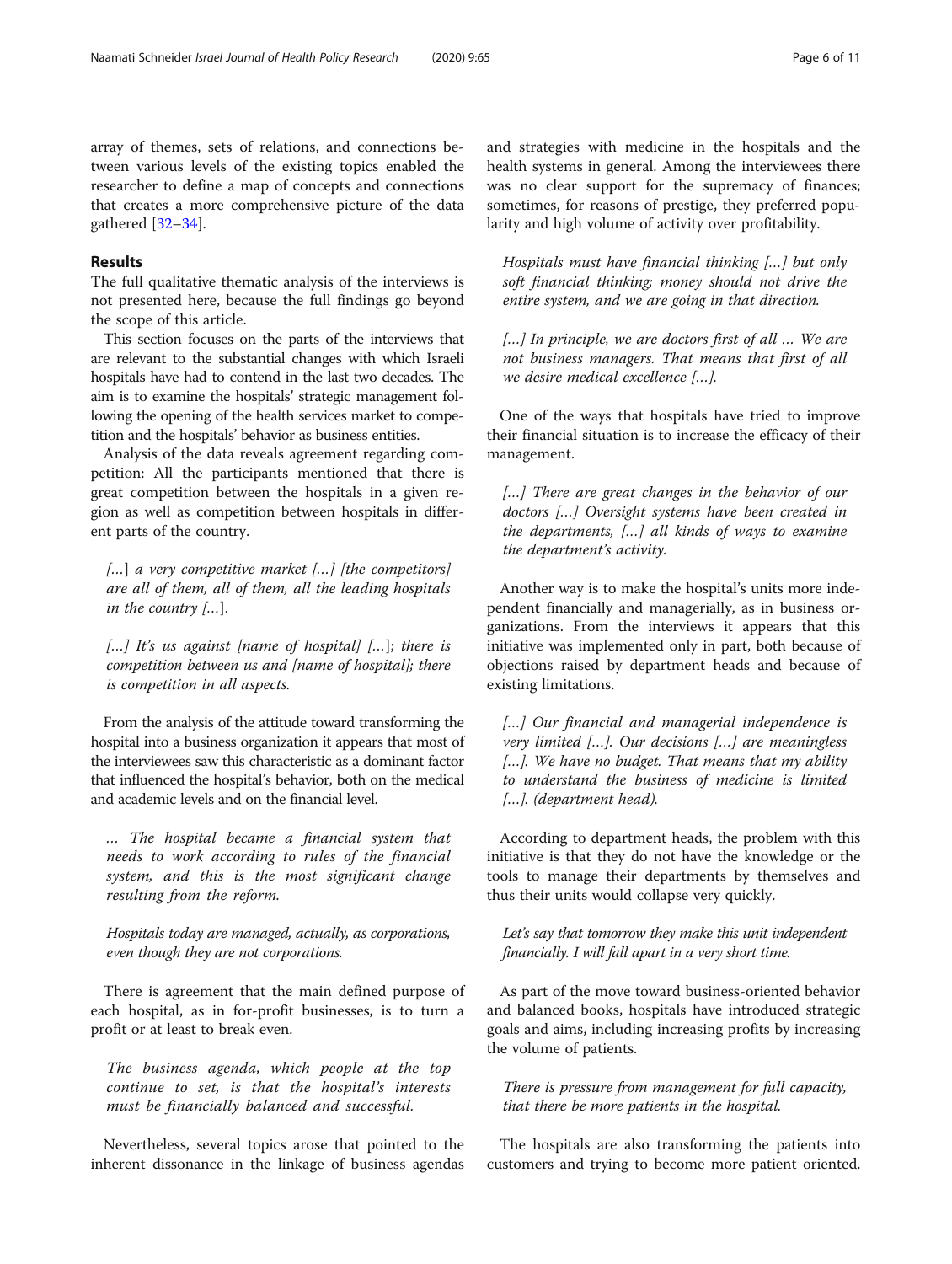For example, hospital staffers have been trained in customer service and to treat patients in a more personalized manner, because patients are more aware of their rights and have learned to expect better service.

We are doing this today in a very aggressive, intensive manner—workshops that focus on appropriate sets of personal relationships, good service, and […] how you relate to patients.

The existence of comprehensive business strategies in the hospital arose only indirectly in the interviews. Most of the participants pointed out that there is a business agenda or a particular strategy, and even said that it is felt in the hospital. Nevertheless, the interviewees (especially at the level of department heads) were not always able to describe it in detail; they merely pointed out that such a direction exists. They related only to the significance of the business strategy for them: a general increase in the volume of activity. As most of them saw it, the hospital's business philosophy focused on an increase in profitability, but the strategic means for achieving the goals were solely the domain of management.

[...] Generally, the professional echelon knows how to market itself as a good doctor; it doesn't know how to talk about strategy; the word "strategy" in medicine is very, very hard. The doctors are programmed, and the nurses even more so, to work one-on-one. In one-on-one there is no strategy. There are only trees, no forests.

Clearly, the inculcation of the strategy is not uniform. All of management talks about strategy and inculcating it (even when the nature of the strategy is not necessarily clear). Often, the strategy is imposed from above, although sometimes the department heads point out that they are the initiators of most of the actions, so that in actuality the direction of inculcation is reversed. Either way, the department heads are not always involved in the decisions and are not even always aware of all the relevant data.

Sometimes there are initiatives that come from below, but a large portion of them come from above; it's a combination. It depends on what it's about. Things that have a lot of regulation and great monetary potential are mostly from above […].

There is a business agenda. There are people who broadcast this from above all the time. This hospital has a huge interest in being financially balanced and economically successful […] and this trickles down …. It's definitely there.

Department heads sometimes feel cut off from the managerial echelon, both at the level of strategic planning and at the level of general knowledge. Many of them pointed out that if they do get a report from management, usually it is only about income, and that there is no collaboration at the planning level. Some of the department heads are content with this situation and are not interested in changing it. But others point out that it is problematic in terms of efficiency of the system and management of the department. It is evident that often, even within the same hospital, the heads of different departments have different approaches regarding the degree of collaboration and independence they would like to achieve.

[...] Our goal is to be a better department than the others; to be better professionally, medically. [For] management—what counts is the bottom line, then it goes into the topic of business competition[…]. [That's] not for us  $[...]$ .

I can talk to you a lot about business, but it's just lip service; it doesn't happen here. […] The work of the department head in general doesn't have a business component.

### **Discussion**

The following is an examination of the findings in light of Ginter's model of strategic management. As noted, the model's first stage is strategic thinking, which includes an analysis and recognition of the required change and its necessity for achieving the organization's optimal adaptation to its environment. This stage requires a broad view of the surrounding conditions and the changes and an analysis of the ramifications of these changes [\[19\]](#page-10-0).

From the statements quoted above it appears that the interviewees were aware of the local and global changes that affect the health market in general and hospitals in particular. Moreover, they declared the immediate need for changes in the hospital in order to adapt to these external changes. However, they did not demonstrate an organized thought process in which comprehensive information about the levels of the various changes in the environment were examined and on the basis of which events and scenarios for achieving the optimal adaptation were built. There was a lack of clarity regarding the main goals and their necessity as part of a comprehensive strategic master plan. This indicates only partial fulfillment of the model at this stage.

A decisive part of this stage is collaboration and encouragement of all the organization's members to participate in the process of strategic thinking [\[19\]](#page-10-0). However, the findings show a distancing and a disconnect between the hospital's management and the department heads. There is informal agreement regarding the various motives and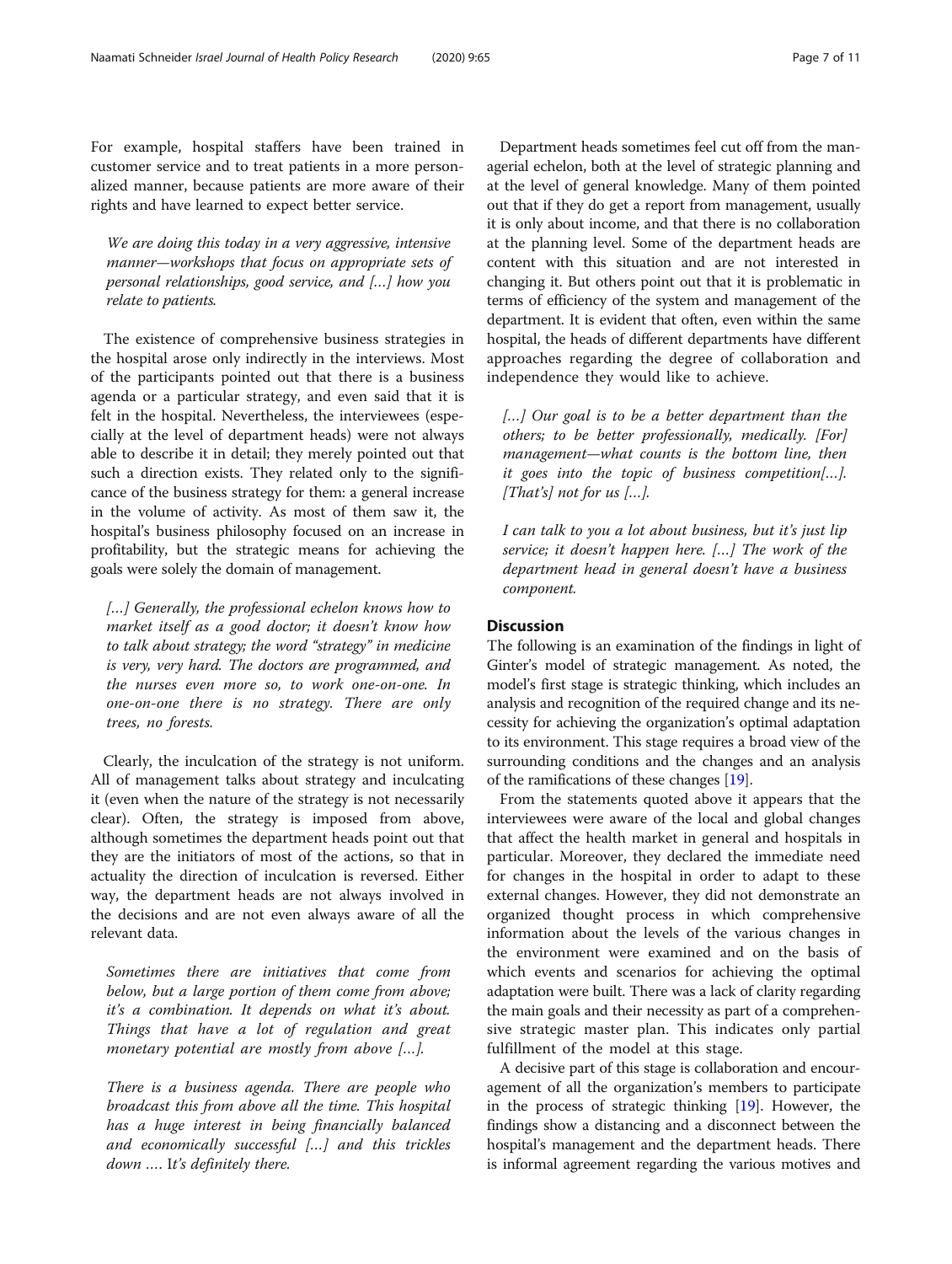interests underlying the decision making and this includes a perception that strategic thinking and looking at the big picture are the exclusive domain of senior management.

### Why do I need the doctor to mess with hospital strategy? (hospital manager).

This attitude is contrary to the model, which encourages collaboration and transparency at all levels of the organization, and it constitutes support for earlier studies on transparency and collaboration in doctor–manager relations, according to which the level of these elements in health organizations is lower than in business organizations [\[35](#page-10-0)].

In the model's second stage—strategic planning—strategic thinking is translated into an action plan, a series of steps the organization must carry out [[19](#page-10-0), [21](#page-10-0)]. The products of this stage are supposed to include goals and details of each unit's contribution to the strategy [\[19\]](#page-10-0). It is crucial that this stage be carried out by many staff members, including key personnel with differing views, to ensure creative and critical thinking for finding solutions [\[30](#page-10-0)].

Most of the interviewees stated that their hospital had an agenda and/or a particular business strategy that was the basis for action. Nevertheless, regarding the two main goals that they named—improving the hospital's financial situation and increasing the volume of patients—they could not point to a detailed action plan for either the short term or the long term that laid out the steps that needed to be taken. Alternatively, they stated that they did not have access to such a plan or were not exposed to it. Consequently, this stage of the model, too, is executed only partly, and there is great variability in the adoption and exposure to it at the various levels of management.

The final stage of the model is the strategic momentum, the execution of the plans formulated in the preceding stage. At this final stage, the changes in the organizational culture are meant to be inculcated at all levels of management and staff [\[19\]](#page-10-0).

When the statements of hospital directors are compared to those of department heads, it appears that there is a clear disconnect between the two and sometimes even mutual rancor over the fact that they have not worked together in accordance with the model.

I can tell you that most of the department heads have no idea … about these matters … (hospital director).

Our financial independence is very limited … I don't have a budget … I get no feedback … so I don't even know which activity is profitable and which is not, or how we should cut costs and expenses […]. I know that some of those reports exist somewhere. (department head).

At the momentum stage, the organization is supposed to continue implementing the action plan by attempting to coordinate its internal state (that is, resources, services provided, structure, policy) with the changing external environment. This process of evaluating threats and potential opportunities in the environment and ensuring that the hospital is better adapted to it is crucial for its success in a competitive market [[19\]](#page-10-0). Given the complexity of the Israeli health market and the hospitals' inability to act as strictly business organizations, it appears that despite their ability to evaluate the external environment, they have limited ability to adapt their intra-organizational state fully. Decision making and setting short-term and long-term goals based solely on maximization of profits and reduction of costs is impossible for them, for they must take other factors into account, such as the Ministry of Health and the hospital's stakeholders.

In summary, the findings reveal that there is a strategic business basis for the interviewees' activity, although not all of them were able to describe it in detail. Two main goals that were named were increasing profits and increasing the patient volume. With incorrect planning and management, these goals could conflict with each other.

Most of the interviewees' statements dealt to some extent with strategic thinking, but they were sporadic and not organized. For the most part, they did not dwell on strategic planning or strategic momentum. It appears that all the players are aware of the external changes and the need for rapid adaptation to them. However, the stages of strategic thinking and planning, even where they exist almost in full in the management, are barely apparent at other levels of the organization. There is a great gap between the behavior of the hospitals' management and that of various departments. Staffers and department heads are not involved in the initial strategic planning stages, making the entire process largely irrelevant to them and creating a barrier between them and management. This "division of labor" undermines strategic planning and prevents collaboration of everyone involved. The absence of collaboration and inculcation of formulated plans sometimes leads to the failure of strategies for change. This is one of the factors underlying the hospitals' problematic financial behavior and the limited impact on their income, resulting in large deficits.

As of today, not a single general hospital in Israel is able to live on the Ministry of Health budget […].

The public hospital in Israel, as in the rest of the Western world, is not viable […]. True public medicine in a socialist country that wants to provide treatment but not profit is not viable.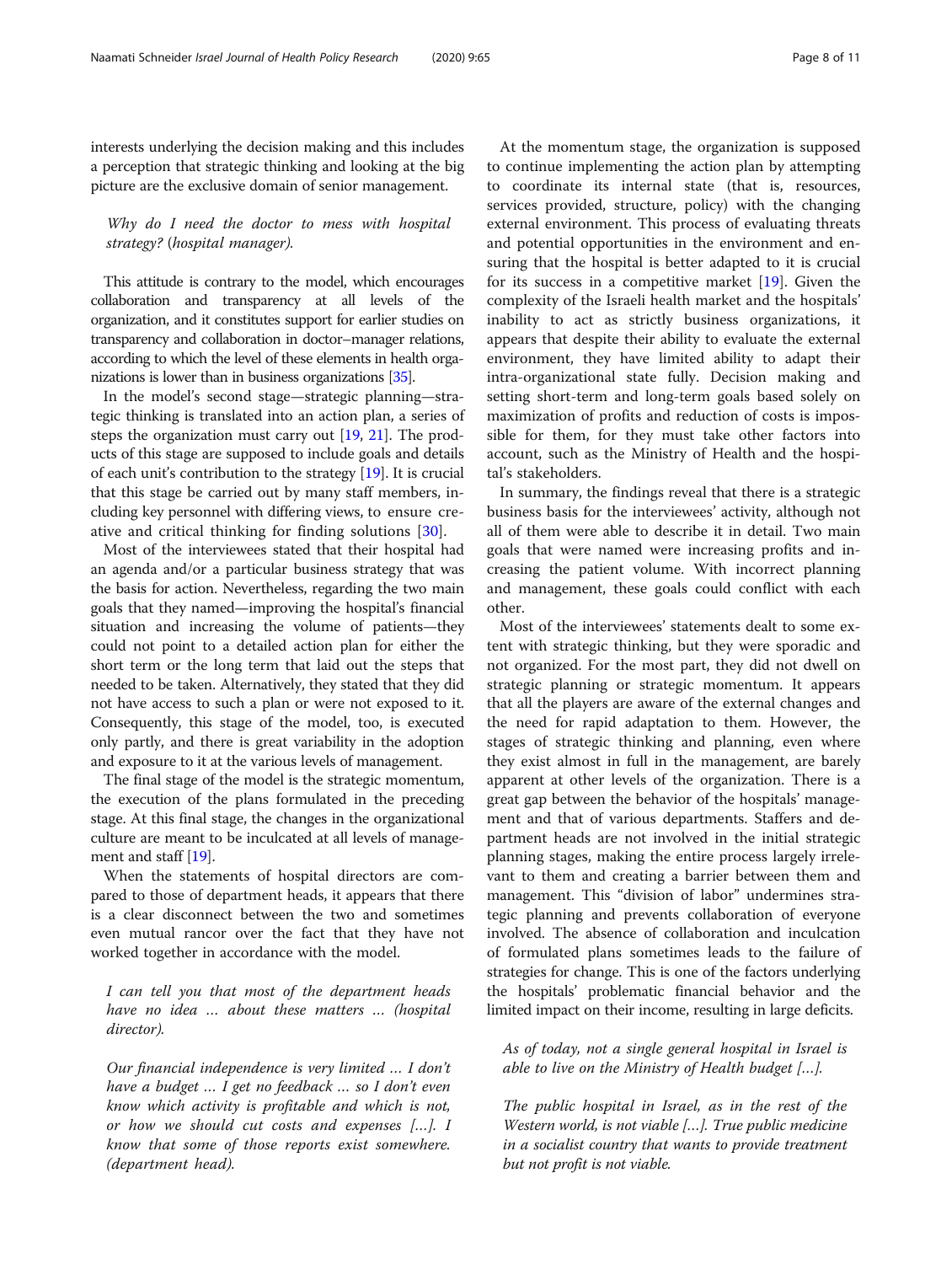These findings are supported by earlier findings that show that the financial stability of public hospitals in Israel is constantly being undermined [[15,](#page-9-0) [17\]](#page-10-0).

According to the findings in this section and the previous one, the examination of the implementation of Ginter's strategic model in hospitals shows that despite broad business activity, strategic activity is inculcated only partly. The organizational difficulty is manifested in tense and complex doctor–manager relations, conflicts of interest, and budgetary pressures. These factors, combined with external financial and political difficulties, hamper management in inculcating comprehensive organizational change and broad business strategies. Consequently, the hospitals behave in financial survival mode—introducing individual, primarily short-term, initiatives using the available resources, with no overarching plan and no sufficiently strategic managerial behavior—to maximize activity and make it more efficient [[15\]](#page-9-0).

#### Conclusions

The environment of hospitals is changing constantly, and public hospitals are increasingly adopting businessoriented behaviors to survive. These findings are similar to earlier findings in studies of competition between hospitals in Israel [\[36](#page-10-0), [37\]](#page-10-0) and even create a research continuum with the interviews conducted and analyzed in other studies [[4](#page-9-0)].

Hospital directors are becoming increasingly focused on strategy and goals, and financial considerations are increasingly driving their behavior. However, these changes are not taking place in the same way at other levels of management, that is, among department heads. There is a partial adoption of processes and business strategies in hospitals but also an absence of clear and long-term, multisystemic strategic managerial direction. There is great variability in the approaches toward collaboration and transparency of information and behavior, which impedes inculcation of all the stages of business strategies. According to Ginter's model [[19\]](#page-10-0), it is essential to have full cooperation in the first stage of evaluating the situation and the environment, in setting short-term and long-term goals, and finally in implementing those goals consistently throughout the organization. Although the hospitals are in the midst of the process, it is inculcated only partially, and there appears to be a great gap between the desire for change and the recognition of the need for it and the execution of comprehensive change.

The findings of this study and the data from studies that have analyzed the financial state of the hospitals show that the financial stability of Israel's public hospitals is constantly on shaky ground [\[15](#page-9-0), [17\]](#page-10-0). This impels the hospitals to initiate specific actions and strategies

without a comprehensive systemic view, potentially leading to waste, duplications, and severe deficits. Coupled with limited resources and constant demographic, technological, and social changes, this situation may lead to a collapse of the country's public health system [\[15\]](#page-9-0).

The solution for the health system may lie in providing hospital management with the needed tools and broad professional support by the Ministry of Health for the hospitals' business-oriented financial behavior. Such support would include the development of professional infrastructure and expansion of the professional knowledge in this field on the part of hospital staff and managers, encouragement of comprehensive managerial study programs, and the introduction of these topics as part of medical practice. Also to be considered is the creation of a self-supervised planning system that acts continuously toward efficiency and affects the setting of financial and medical goals.

As part of this change, it appears that the system must erase the existing boundaries in manager–doctor relations and create a hybrid role that encompasses this problematic duality of roles in a more positive manner: clinical leadership instead of management. The correct combination of these roles and specialized training may contribute to better adaptation to changes and lead to provision of higher-quality services [[38](#page-10-0)] and inculcation of a more successful process of strategic change at all levels of the organization. It is also important to arrange the managerial and financial independence of the departments, with collaboration and transparency, using the medical leadership. Creating managerial flexibility that will enable department heads to participate in the hospital directors' strategy while maintaining departmental interests will help to empower the staff and make it part of the process of change and adaptation [\[27](#page-10-0)].

The dilemma regarding the adoption of business strategies and the degree to which public hospitals are turned into competitive, independent corporations is not unique to Israel. Changes in the global ecosystem that derive, inter alia, from economic, demographic, and technological changes, affect the health systems in many countries. In every country the government has a role in shaping and managing the health system. In England, where the health system faces massive deficits, it is managed and financed by the government, and the level of centralization is greater [\[39\]](#page-10-0). Starting in 1989, it allowed autonomous, competitive business activity in the health corporations in a separate entity that is managed and overseen by the government, although in recent years the entity's freedom of action has been reduced. Estonia, which underwent a dramatic, comprehensive organizational change following its separation from the Soviet Union, has a pluralistic structure in terms of costs, but in that country, too, the hospitals' managerial and financial functioning is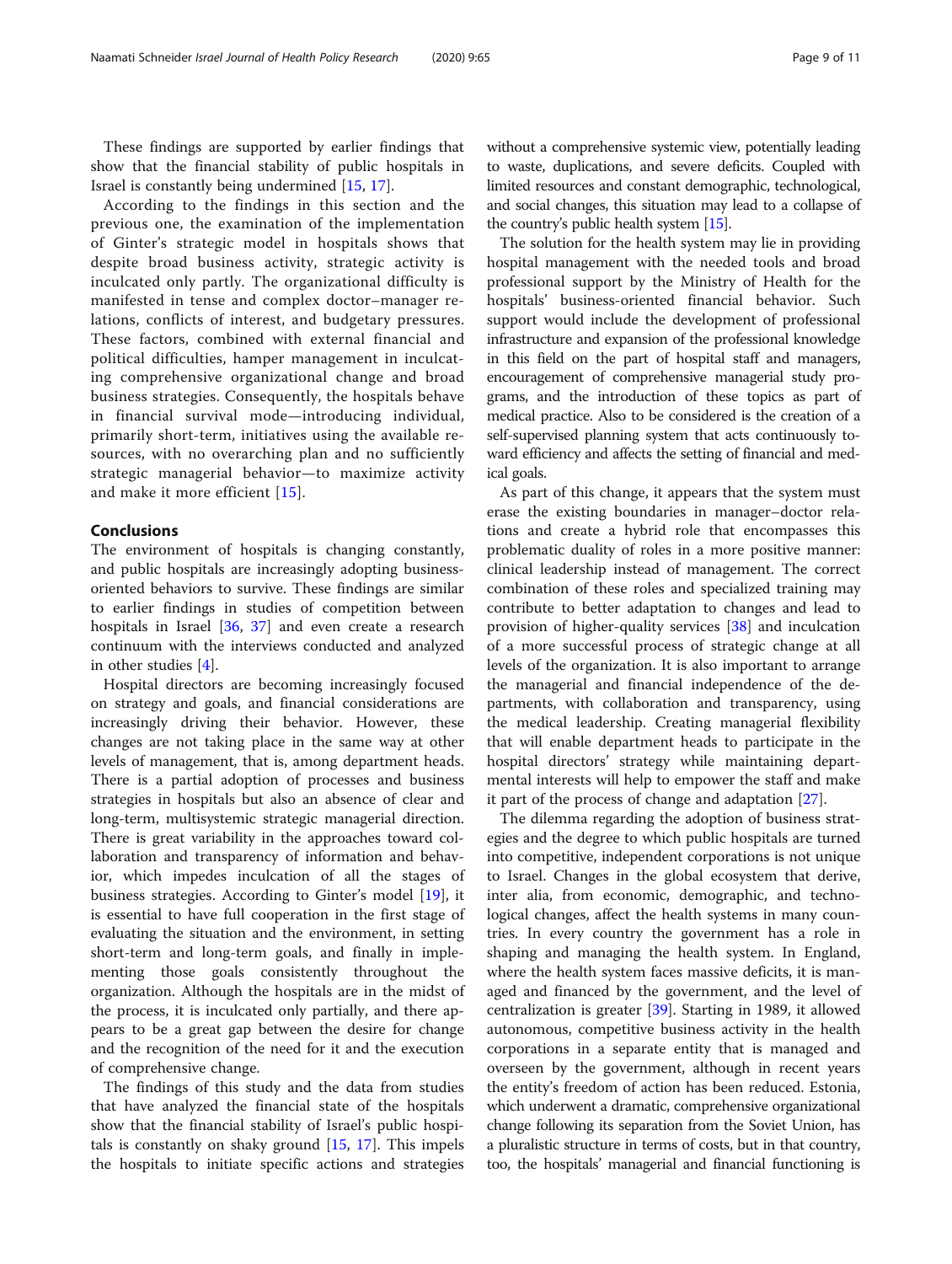<span id="page-9-0"></span>partly autonomous, under supervision and regulation [\[40](#page-10-0)]. Similarly, in Norway, which has a lesser degree of centralization, hospitals function autonomously within clear boundaries [\[41\]](#page-10-0).

It is evident that all the countries using the various models of the tax-funded Western health system are coping with some degree of common financial and managerial challenges and that the direction of change in hospital management is relatively similar in all. The states' behavior ranges between enabling some degree of autonomous business management in hospitals ("room to maneuver" [7]) and maintaining some degree of centralization and oversight in such management. Inculcating the options outlined above will lead the Israeli market toward more strategic and competitive business behavior like that occurring globally. Direction, training, and organization of the change will enable the system to become more efficient and thus ensure its survival.

#### Policy recommendations

Today more than ever before, as Israel contends with the Covid-19 pandemic, the meaning of a strong healthcare system and stable hospitals is comprehensible. In many respects the pandemic has exacerbated the existing problems: Regardless of their difficulties in terms of work pressure, stress, insufficient manpower and number of beds, and financial and organizational problems, hospitals have had to cope with an unknown virus. Moreover, in addition to the stresses engendered by the pandemic, hospitals have suffered a reduction of elective surgeries and other medical activity, harming their economic stability, lengthening queues, causing staff reductions, damaging reputations, and deepening deficits [\[42](#page-10-0)].

The exposure to, and awareness of, problems of hospitals and the healthcare system must be channeled make this issue a national priority as part of the overall effort to produce economically and organizationally stable health organizations. Israeli policymakers must generate financial and organizational support along with professional training for public hospitals. They must enlarge budgets and increase the autonomy of hospitals and their departments. Finally, employees must be empowered through transparency and collaboration at all levels of the system to achieve common goals, while maintaining systemic interests and creating strong healthcare system and stable hospitals that can respond quickly to the challenges of ever-changing, unpredictable surroundings.

#### Abbreviation

HMO: Health Maintenance Organization

#### Acknowledgements Not applicable.

#### Author's contributions

The author(s) read and approved the final manuscript.

#### Funding

This study was funded partly by the Israel National Institute for Health Policy Research [\(http://israelhpr.org.il/en/](http://israelhpr.org.il/en/)).

#### Availability of data and materials

The database of this study and the analysis of the data cannot be made public because of the promised confidentiality of the identity of the interviewees and the institutions. Nevertheless, the corresponding author may be contacted for additional information.

#### Ethics approval and consent to participate

This study was approved by the Ethics Committee for Research in the Department of Management, Hadassah Academic College, Jerusalem, as meeting the requirements of ethical research. The participants signed a consent form regarding participation in the study

and the recording and transcription of their interviews.

#### Consent for publication

Not applicable.

#### Competing interests

The author declares that she has no competing interests.

#### Received: 15 May 2020 Accepted: 20 November 2020 Published online: 24 November 2020

#### References

- 1. Shuv AA. Current marketing strategies. Hod Hasharon, Israel: Agam; 2011. p. 25–66. (Hebrew).
- 2. Boehm A. Marketing in human services. Tel Aviv: Cherikover; 1998. (Hebrew).
- 3. McKee M, Healy J. Hospitals in a changing Europe. World Health Organization: Open University Press. European Observatory on Health Care Systems Series; 2002. Retrieved from [http://www.euro.who.int/en/](http://www.euro.who.int/en/about-us/partners/observatory/publications/studies/hospitals-in-a-changing-europe-2002) [about-us/partners/observatory/publications/studies/hospitals-in-a](http://www.euro.who.int/en/about-us/partners/observatory/publications/studies/hospitals-in-a-changing-europe-2002)[changing-europe-2002](http://www.euro.who.int/en/about-us/partners/observatory/publications/studies/hospitals-in-a-changing-europe-2002).
- 4. Naamati-Schneider L. Competitive strategy among public hospitals in Israel [dissertation]. Jerusalem: Hebrew University; 2013. (Hebrew).
- 5. Bin-Nun G, Berlovich Y, Shani M. The health system in Israel. Israel: Ministry of Defense Publishing House; 2006. (Hebrew).
- 6. Bin Nun G. Equality, equitability, and everything in between: The case of the health system in Israel. In: Shafran S, Weiss Y, editors. Encounters in the World of Health. Jerusalem: Magnes; 2019. p. 328–38. (Hebrew).
- 7. Chinitz D, Israeli A. Israel. In: Saltman RB, Durán A, HFW D, editors. Governing public hospitals: Reform strategies and the movement towards institutional autonomy. European Observatory on Health Systems and Policies; 2011. Retrieved from [https://www.euro.who.int/\\_\\_data/assets/pdf\\_](https://www.euro.who.int/__data/assets/pdf_file/0017/154160/e95981.pdf?ua=1) [file/0017/154160/e95981.pdf?ua=1.](https://www.euro.who.int/__data/assets/pdf_file/0017/154160/e95981.pdf?ua=1)
- 8. Leon M et al. Report of the commission for examining the operation, management, funding, and ownership of government hospitals (Leon commission); 2004. (Hebrew).
- 9. Bin-Nun G, Ofer G. Ten years of the National Health law: 1995–2005. Kiryat Ono: The National Institute for Health Policy Research; 2006. (Hebrew).
- 10. Gross R, Rosen B, Shirom A. The health care system following the implementation of the National Health Insurance Law. Soc Security. 1999;54: 11–34 (Hebrew).
- 11. Harrison M, Shalom N. The strategic changes following the enactment of the law and their ramifications for the general hospitals. In: Bin-Nun G, Ofer G, editors. Ten years of the National Health Law: 1995–2005. Kiryat Ono: The National Institute for Health Policy Research; 2006. (Hebrew).
- 12. Shasha SM. Incorporation of hospitals—whither? Soc Security. 1999;54:130– 50 (Hebrew).
- 13. Pilot A. (2018). To reduce the deficit, the Treasury wants to take over the health corporations. Calcalist. (Hebrew).
- 14. State Comptroller's Report, Israel. 2008, 2015 (Hebrew). [https://www.](https://www.mevaker.gov.il/he/Reports/Pages/537.aspx#) [mevaker.gov.il/he/Reports/Pages/537.aspx#](https://www.mevaker.gov.il/he/Reports/Pages/537.aspx#).
- 15. Rosen B, Waitzberg R, Merkur S. European Observatory on Health Systems and Policies. Israel: health system review. Health systems in transition, 17(6). Copenhagen: World Health Organization; 2015. [https://apps.who.int/iris/](https://apps.who.int/iris/handle/10665/330248) [handle/10665/330248.](https://apps.who.int/iris/handle/10665/330248)